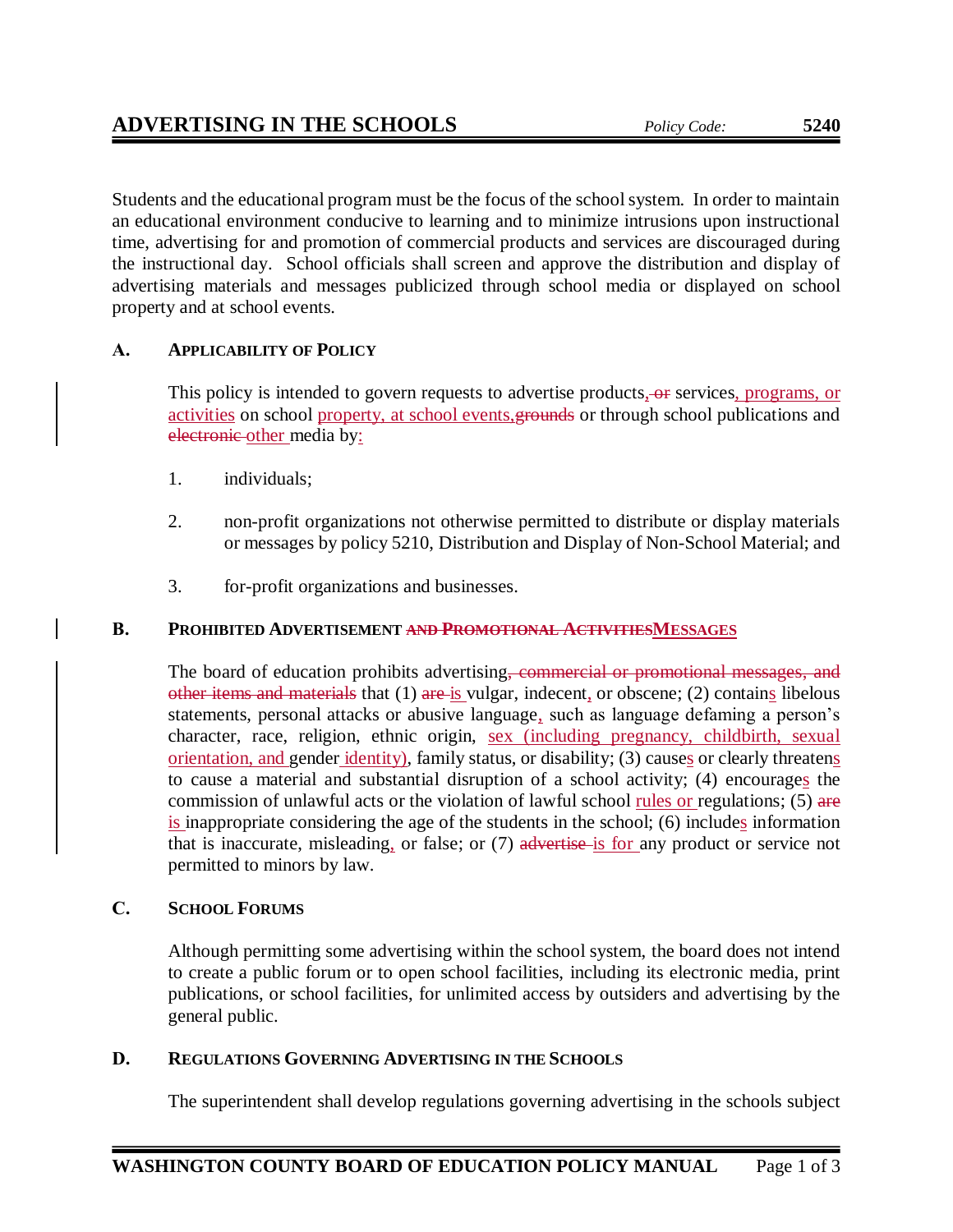to section B above and in accordance with the following guidelines.

- 1. Advertising is permitted in school publications such as yearbooks, school newspapers, newsletters, and event programs. School officials may permit the publication of commercial advertisements for a reasonable fee or an in-kind contribution that advertises or promotes an outside organization's products, programs or services.
- 2.1. School officials may sell, for a reasonable fee or an in-kind contribution, allow for commercial advertisement space on stadium, athletic, and/or gymnasium billboards, banners, or signage <u>or in school publications, such as yearbooks, school</u> newspapers, newsletters, and event programs. Such space may be sold, for a reasonable fee or an in-kind contribution, to for advertisements or promotions of an outside organizations's or individuals for the purpose of advertising their products, services, programs, or activities.
- 3.2. School officials may permit boards, displays or banners that acknowledge donations to or sponsors of a school or the school system.
- 4.3. School officials shall prohibit advertising through the school system employee and student e-mail system and the school system website.
- 5.4. Advertising in school publications, <u>or otherine</u> school media, in school facilities and on school property will be limited to an advertiser's (a) name, brand name, and/or trade name; (b) logo; (c) location or place of business and contact information; (d) slogans that identify the advertiser but do not promote it; and (e) products, services, programs, or activitiesservices in a value-neutral description.
- 6.5. School officials have discretion to determine whether to use commercially sponsored materials or materials containing commercial advertising in school instructional programs and activities.
- 7. Collection of student data for marketing purposes is governed by section B of policy 4720, Surveys of Students.
- 8.6. School officials may accept donations of equipment and supplies that contain advertising messages. However, such donations must comply with the requirements of policy 8220, Gifts and Bequests.

#### **E. PROTECTION OF STUDENT PRIVACY**

Collection of student data by the school system for marketing purposes is governed by Section C of policy 4720, Surveys of Students.

Neither the school system nor the school administrators at any school willNo school system employees shall require students to provide marketing information to vendors either